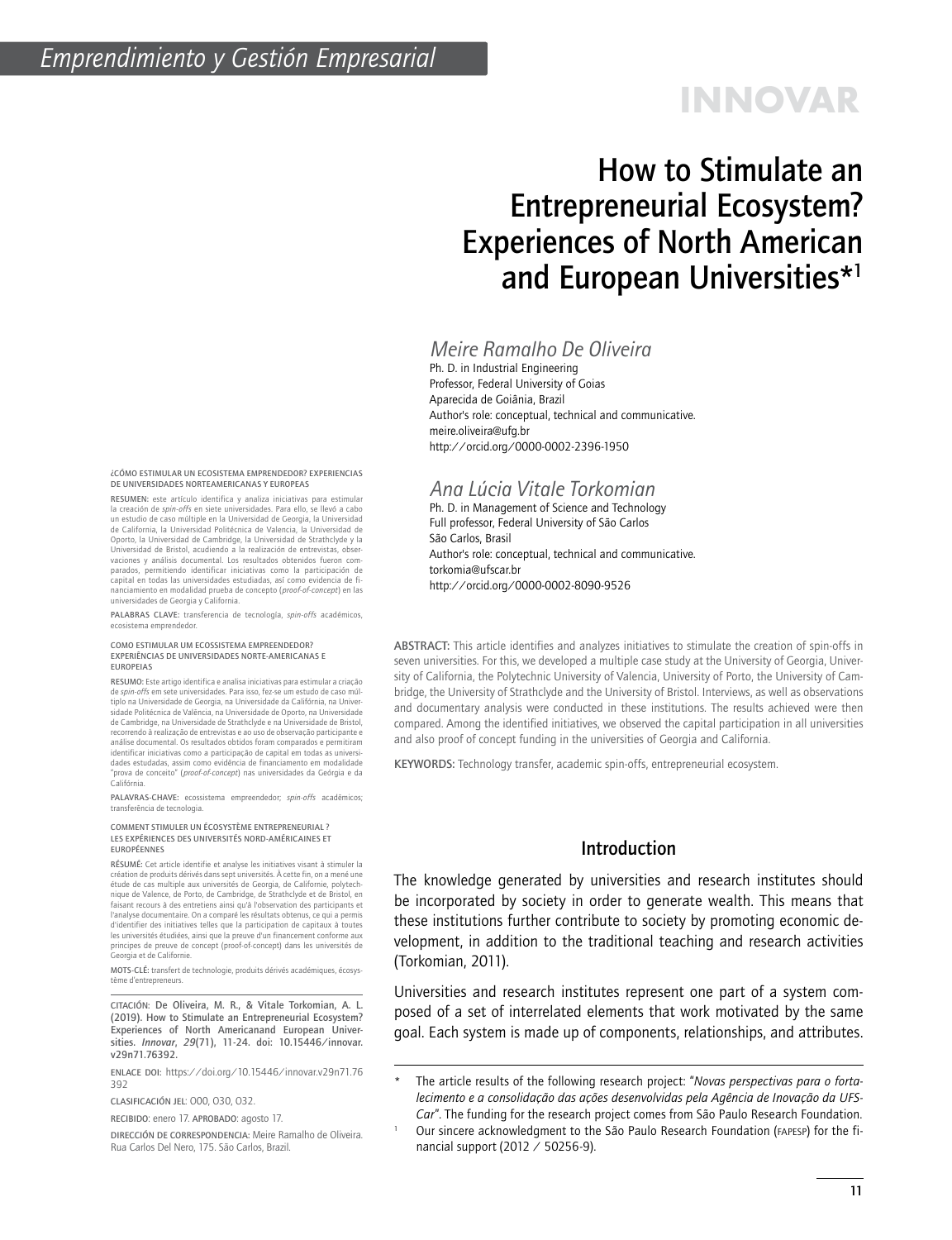Relationships between these components in a National Innovation System collaborate so that the transfer of technology may occur in some way (Carlsson, Jacobsson, Holmén, & Rickne, 2002).

In a National Innovation System, knowledge is a fundamental resource for the economy, in which learning becomes a basic process. The fact that knowledge differs in relation to other resources causes some traditional aspects of the economy to become less relevant. A second premise is that learning is a predominantly interactive process. Thus, a socially incorporated process cannot be understood without being analyzed within an institutional and cultural context. Therefore, a National Innovation System is a social and dynamic system in which the central activity is interactive learning (Lundvall, 1992).

Innovation is the result of interactive processes between actors who possess different types of skills and knowledge, and gather and exchange information for the purpose of solving technical, organizational, commercial or intellectual problems. In exchange, the interactions can be organized in different ways. When knowledge is coded, this becomes available almost instantly to businesses, regardless their location. However, when knowledge is diffuse and tacit, interactions depend on the spatial proximity between the actors involved in the same local environment and repeatedly gathered for the exchange of information (Bathelt, Malmberg, & Maskell, 2004).

Universities develop new knowledge through continuous interaction between individuals, in which tacit and explicit knowledge are transformed, leading to the creation of new ideas and concepts in a dynamic way (Grant, 1996; Nonaka, 1994). This created knowledge needs to overflow into society. In dynamic and turbulent environments, in which technological change is rapid and systemic, companies are increasingly dependent on external expertise to promote innovation, improve performance and achieve competitive advantage. Absorptive capacity (acap) corresponds to one of the key learning processes of organizations and indicates that knowledge must be acquired, assimilated, transformed, and exploited, in order to influence companies to build other dynamic organizational capacities. Dynamic capabilities are formed by a set of routines that create organizational changes, and routines can be considered behavior patterns or rules. Companies that conduct R&D activities internally tend to be more skilled in using external information, since absorptive capacity recommends that prior knowledge facilitates the use of new knowledge.

Some companies are more efficient at acquiring and assimilating knowledge while having more difficulty at leveraging the transformation and exploitation of knowledge, resulting in greater difficulties in improving performance. Knowledge can emerge from a variety of sources. Thus, the results of academic research reach society through numerous forms of technology transfer to companies, such as joint research, consulting, technical meetings, technology licensing, creation of new enterprises (spin-offs), service provision, training programs, and other means (Cohen & Levinthal, 1990; Grant, 1996; Nelson & Winter, 1982; Rogers, Takegami & Yin, 2001; Zahra & George, 2002).

In order to encourage scientists toward greater interaction with companies, many universities have established intermediary institutions -Technology Transfer Offices (TTOs)which play a role in facilitating the process of technology commercialization, an activity not often emphasized in academia.

Thus, some elements about TTOs need to be well thought of: What is the proper balance between centralization and decentralization of TTOs within the academy? What structures encourage research groups? Is there implementation of adequate processes for decision-making and monitoring within the TTO?

TTOs can be a channel for developed knowledge flowing out of research institutions. The endogenously created knowledge results in opportunities that can be identified and expanded to the business sector. In this context, the research developed by Acs, Audrestsch, Braunerhjelm, & Carlsson (2005) has shown that knowledge is related to economic growth and that entrepreneurship is identified as knowledge spillover. In addition, innovative activities are geographically concentrated, since firms located in high-R&D regions are more likely to become innovators than companies located in isolated areas not beneficiaries of such knowledge overflow. Likewise, companies that depend on tacit knowledge are often grouped spatially. In this environment, the existence of structures to connect universities to the market can be very beneficial (Breschi & Lissoni, 2001).

Notwithstanding the numerous ways TTOs perform their role, this article will emphasize the new enterprises created in order to explore the knowledge generated in the academic environment. This is because although they are relevant to economic development, a number of difficulties still have to be overcome to put these companies into effect: the difficulties of researchers in acknowledging the benefits of marketing their research results; the difficulty in judging the commercial potential of an invention; the lack of knowledge about market dynamics; and the lack of bargaining power (O'Gorman, Byrne, & Pandya, 2008).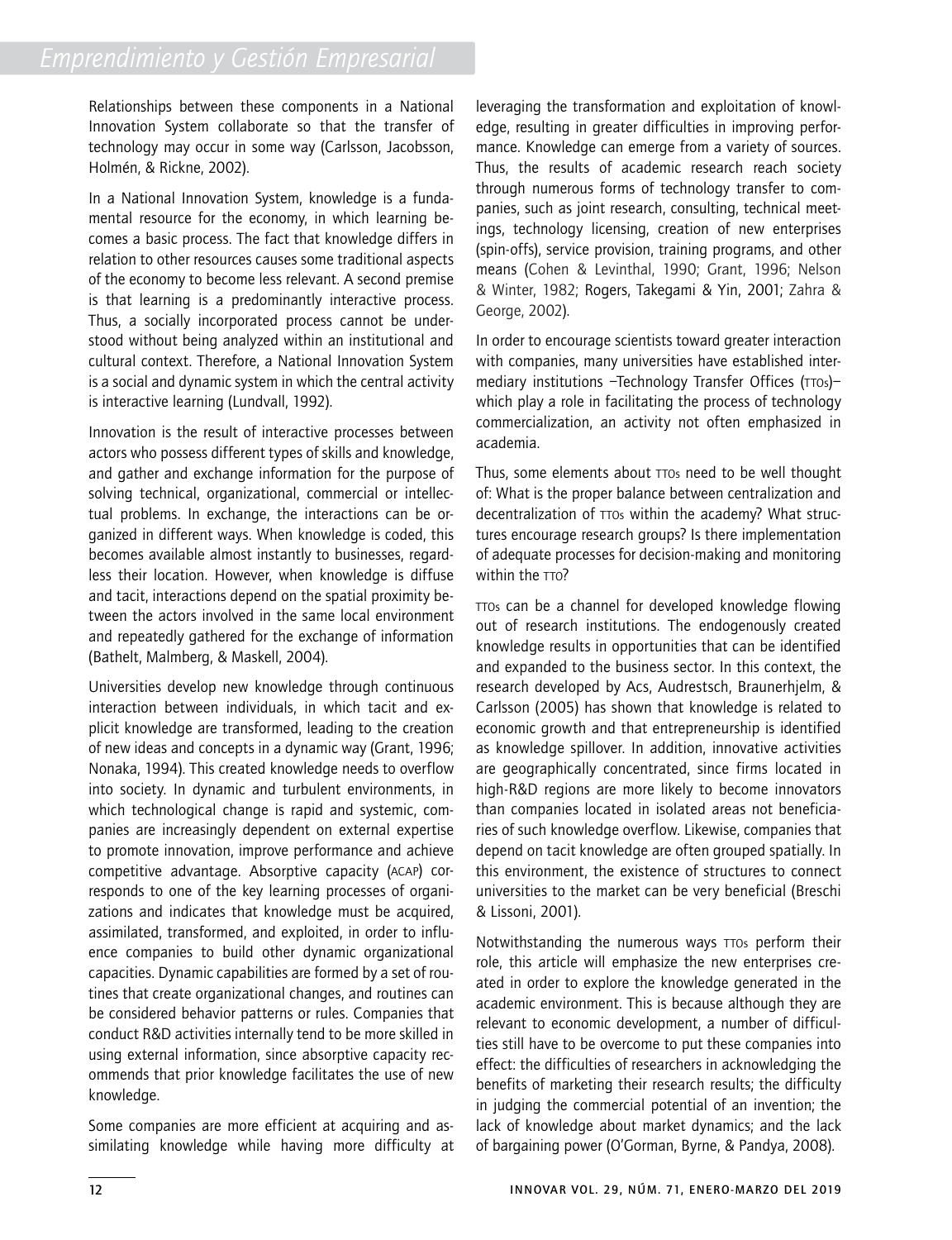

However, although it plays an important role, TTO is not a separate element. It should be performed under an entrepreneurial ecosystem, striving to stimulate the creation of businesses. There are other elements, also relevant, that constitute this ecosystem, such as policies, culture, markets, human capital and financial resources, among others (Isenberg, 2011). The presence of a single element in an ecosystem acting by itself barely contributes to stimulate business creation.

Thereby, the tto needs to contain a balance between centralization and decentralization within the university, a design of appropriate structures for academic research groups' incentives, and implemeting appropriate processes for decision making and performance monitoring. Thus, there is a need for multiple elements that complement each other and interact to bring dynamism and new business possibilities.

Therefore, this paper studies the creation and performance of spin-offs within the entrepreneurial ecosystem, observing the cases of American and European universities and, particularly, evaluating actions by the TTO and other elements in order to stimulate the creation of academic spin-offs, since an articulated ecosystem is usually responsible for high rates of business creation.

### Academic Spin-offs and the Influence of an Entrepreneurial Ecosystem

This section presents the characteristics of academic spinoffs and the initiatives ensuing from their success. The objective of exploring an entrepreneurial ecosystem is to understand which combined elements result in an environment that is more conducive to business creation.

### Academic Spin-offs

Universities and research institutions can be innovation sources by means of incorporating inventions generated by companies. Academic spin-offs could play an important role in this process. Universities and research institutes are part of a larger system, a National Innovation System, composed of a set of elements and relationships that interact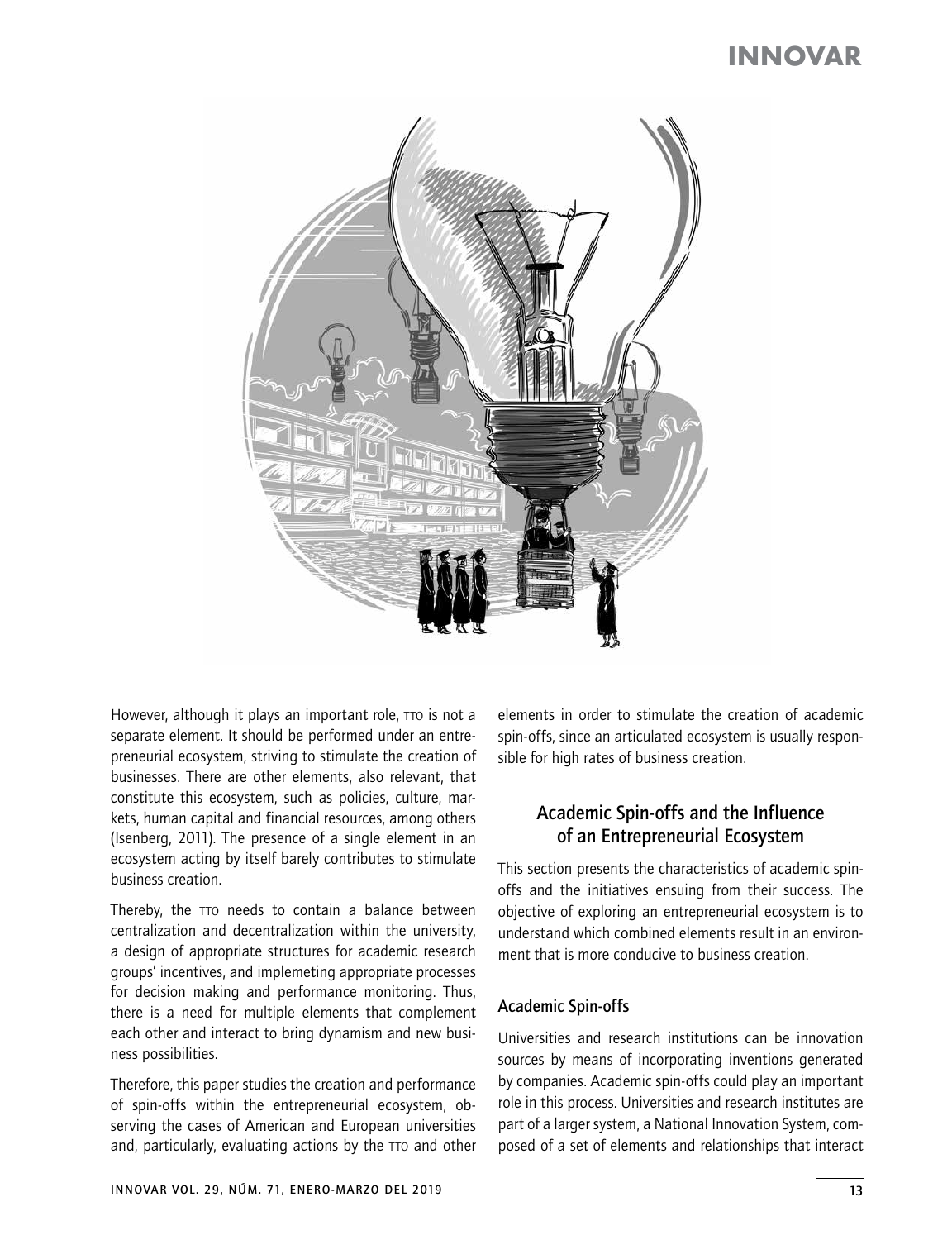in the production, diffusion and use of knowledge, with the common objective of promoting the development of innovation capacity and learning from a country. The basic premise of a National Innovation System is that performance depends on a set of interacting policies, institutions and actors, making innovation a systemic and interactive phenomenon. As a consequence, the purpose of spin-offs is to make use of the opportunities identified in academic environments, generally consisting of faculty, staff or undergraduate and graduate students, and individuals from the "parent organization" (Cassiolato & Lastres, 2005; Lundvall, 1992; Torkomian, 2011; zew, 2002). This definition focuses on the involvement of people from the academic environment to the new business that is created. However, there are definitions for this type of business, such as that of O'Shea et al. (2007), that present a spin-off technology to be transferred as a central issue, without focusing on the entrepreneur or team that will start the new business but rather the result that will be transferred –the technology itself. In such cases, there is no direct involvement of the university staff in the management of the new enterprise.

For spin-offs there is no universal and unique concept. According to Wright, Clarysse, Lockett, & Knockaert (2008) and Zahra, Van-De-Velde, & Larraneta (2007), spin-offs are new ventures dependent upon the licensing or the institution's ownership transfer of intellectual property, therefore originating from formal agreements of a newly created company with an academic institution. This definition only considers a spin-off as the company that maintains an agreement or contract with the original institution. However, there are studies that consider a spin-off as any company resulting from the development that took place in academia and which resulted in a new business, with no official link.

Based on the different definitions of academic spin-offs, it is perceived that these companies are created to explore new knowledge developed at the university –tacit knowledge transformed into explicit knowledge– (Nonaka, 1994); they may (or may not) involve formal technology transfer via licensing; may be owned by the university, the inventors or third parties; may (or may not) involve the partial or full transfer of researchers; and may (or may not) be stimulated by the university.

Vohora, Wright, & Lockett (2004) found that these companies' success is influenced by the support of the parent organization, *i.e.* the university or research institute, in the process of guiding, training and having access to qualified skills. Lockett, Siegel, Wright, & Ensley (2005) found that the number of companies increases with university's

increased spending on R&D, in addition to the skills of the technology transfer office staff to guide marketing. Bigliardi, Galati, & Verbano (2013) showed four factors that affect the performance of these companies: the characteristics of the university, the founder, the environment, and the characteristics of the technology. That said, there is a notorious need for a set of support structures in an environment able to stimulate both the creation process of these companies as well as their development process.

### The Entrepreneurial Ecosystem

An aspect that contributes to the creation of companies is the environment, which should also be favorable to the emergence of new ideas, since new businesses emerge from them. This environment needs to provide the necessary requirements.

The business ecosystem can also be used to analyze situations of university-emerging entrepreneurship, as this ecosystem is formed by a set of internal and external attributes of the institution, which serves as a support infrastructure for the creation of new businesses. Companies that emerge within the university environment, as well as other companies, need certain conditions to survive, and is within this entrepreneurial ecosystem that they find the basic structures for that purpose (Lemos, 2011).

The Babson Entrepreneurship Ecosystem Project, at the Babson College, is an example of an entrepreneurial ecosystem. This project unfolded as a model that demonstrates that in order to foster entrepreneurship an environment may not be formed only by one element, but by a group of structures that strengthen the ecosystem by working together. According to this model, six major elements influence the development of entrepreneurship in a given region: policies, human capital, support institutions, culture, markets and financial resources. Public policies represent the responsibilities of government agencies and the support to entrepreneurship for implementing incentives and reducing bureaucratic barriers. Financial capital can be represented by the institutions responsible for financing entrepreneurship, angel investors, venture capital funds, seed capital and other financing arrangements. Culture includes the characteristics of a society; how people relate to each other, the factors that bring recognition, and other components. Fear of failure can be an element that inhibits entrepreneurship and is strongly related to the culture of a given region. Support institutions boost entrepreneurship, such as incubators, technology transfer offices, mentoring and other organizations, providing the necessary support. Human resources represents the people that work in the new business and who need to be trained for this purpose.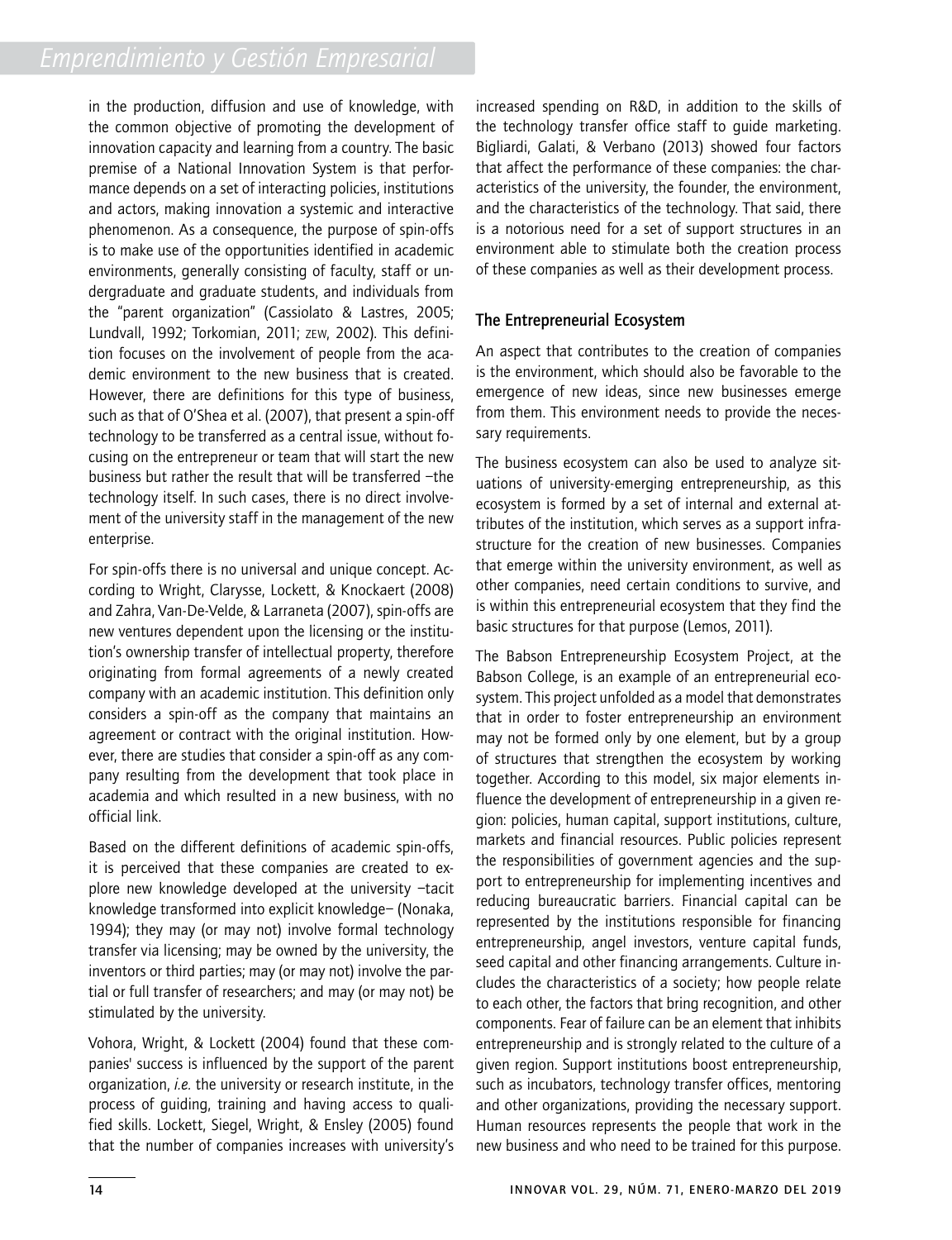Finally, we have the markets, which correspond to the consumers who are ready to absorb these new products and disseminate them (Isenberg, 2011).

The experience of the Babson College showed that building an entrepreneurial ecosystem depends on a set of structures and actors mobilizing towards this purpose. Although it is not simple, it is a tendency for those universities that want to bring gains for the local community. To reach this level, it was necessary to build a culture based on actions of stimulus to the entrepreneurship, with change in the physical and teaching structures of the institution, constructed during 30 years. The curriculum of undergraduate and postgraduate students was reformulated, aiming the development of entrepreneurial skills through practical activities, immersion in projects, interdisciplinarity and case studies (Fetters, Greene, Rice, & Butler, 2010).

In each of the structures a critical mass consisting of different public and private actors, members of the academy, local companies, multinational companies, governmental entities, venture capital companies, among others, was created, forming a complex and integrated institutional framework (Bessant & Tidd, 2009).

The analysis of publications on this subject indicated that elements found in an ecosystem do not usually vary between different locations and studies. Although they are basically made up of similar elements, it is a mistake to replicate successful experiences in different contexts. What can be done is to stimulate the creation of these elements, keeping the characteristics of the region so that they motivate and assist in the business creation process.

### Methodology

This research identified practices that stimulate spin-offs through case studies. The cases were analyzed from the point of view of technology transfer offices in a group of universities. Therefore, we selected two u.s. universities known for their high rates in creating this type of companies –the University of California (uc) and the University of Georgia (uga) (O'Shea et al., 2007)–, and five European universities –Polytechnic University of Valencia (upv), the University of Porto (up), the University of Cambridge, the University of Strathclyde and the University of Bristol–, selected from The World University Rankings 2011-2012 (Thomson Reuters, 2013).

Afterwards, a research roadmap was prepared to help understand these institutions and see how they stimulate entrepreneurship, as shown in table 1. Data collection used semi-structured interviews, observations and document analysis.

Interviews, observations and document analysis were conducted from January 2014 to January 2015 in the seven institutions. At the University of Georgia we interviewed TTO Senior Technology Manager, collecting information on technology management, licensing activities in general, and valuation practices, and the Associate Director at the Georgia BioBusiness Center, who was asked about startups and spin-offs, business incubation process and development economic. At the University of California, interviews were conducted with the Executive Director, who works in Alliances and Services for Innovation at the Office of The President (ucop), the Manager of the Skydeck business incubator, regarding the spin-off process and the training

### Table 1. *Field Research Roadmap.*

| Category                                          | Aspects studied                                                                                 |
|---------------------------------------------------|-------------------------------------------------------------------------------------------------|
| Activities to Stimulate the Creation of spin-offs | Initiatives intended to stimulate the development of entrepreneurship.                          |
| Management of seed capital funding                | Examines if the institution manages any financing project for spin-offs.                        |
| Policies that stimulate the creation of companies | Investigates whether there are policies that promote entrepreneurship.                          |
| Financial resources for spin-offs                 | Main sources of funding used by start-ups.                                                      |
| Steps to create spin-offs                         | Steps and procedures to create businesses.                                                      |
| Incubators and incubation policies                | Existing incubation programs and the policies that regulate them.                               |
| Technology parks                                  | Examines the technology park managed by the institution.                                        |
| University participation in the company           | Participation modes in newly created companies.                                                 |
| Services offered by the university                | Services offered by the institution aimed at stimulating business creation.                     |
| Physical proximity                                | Examines if physical proximity between the university and the spin-off company is an incentive. |
| <b>Barriers</b>                                   | Main barriers encountered in the creation process of the spin-offs.                             |

Source: own elaboration.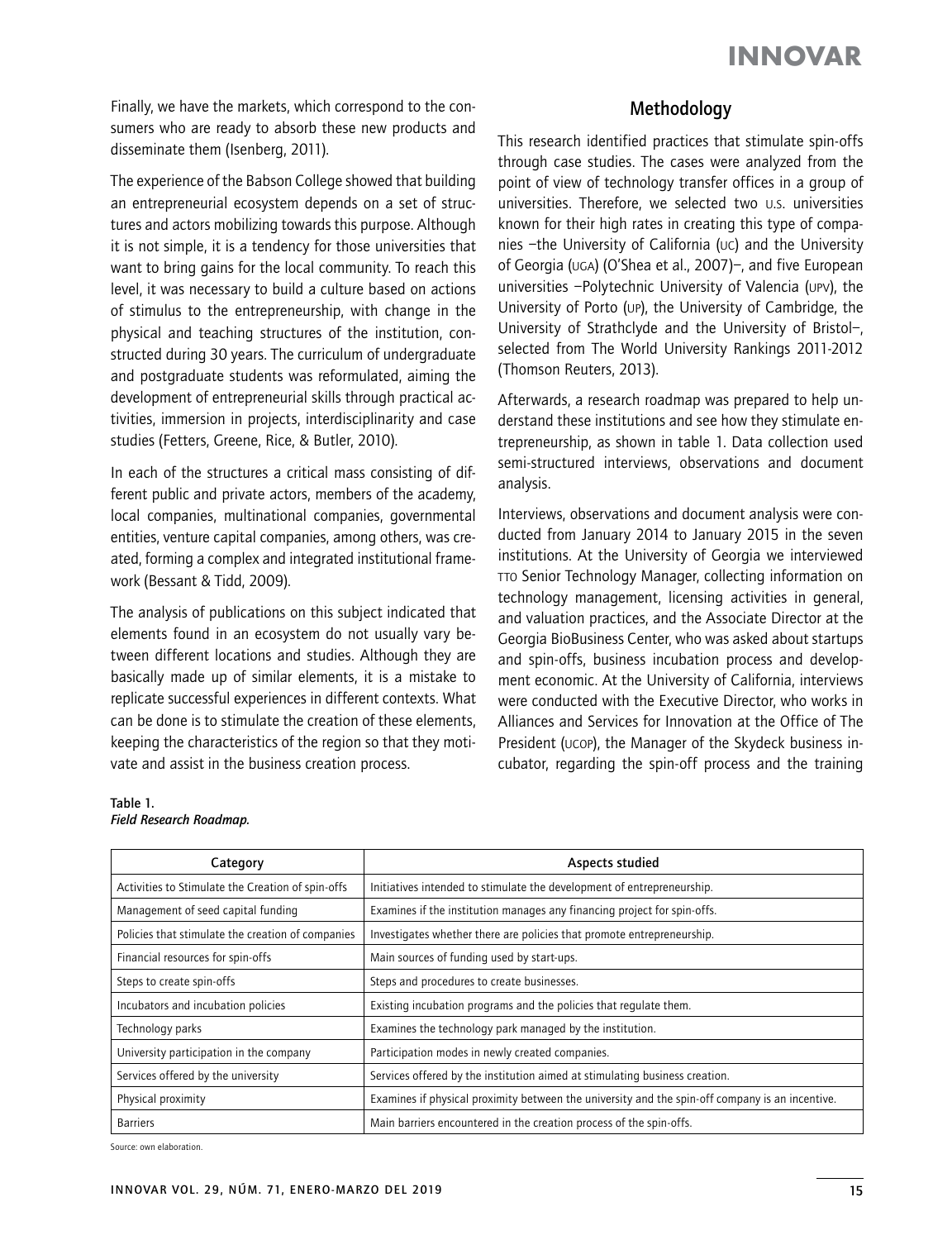provided to entrepreneurs, and the Associate Director at QB3, an incubator dedicated to health, molecular biology and biotechnology.

At the Polytechnic University of Valencia, TTO Deputy Director was interviewed about the work carried out by this office, the focus on knowledge transfer, and also about the Polytechnic City of Innovation (Technology Park) and the process of creation and development of spin-offs. At the University of Porto we interviewed the Director of University of Porto Innovation (UPIN), who explained procedures for technology transfer and the incentive to entrepreneurship and generation of spin-offs. At the University of Strathclyde were interviewed the Director of Research and Knowledge Exchange Services, who introduced the institution and the services developed by the technology transfer office; the Commercial Manager, who explained the process of prospecting and transfer of technology; and the Director of the Center for Entrepreneurship, who explained activities to support entrepreneurship, from activities to seek venture capital to foster technology transfer activities and market analyzes for the commercialization of technologies. At the University of Bristol, the Director of Research and Enterprise Development (RED) addressed the role of TTO in the process for stimulating the impact of technologies and their transfer process (valuation, search of partners, licensing, etc.); the Operations Manager, who presented information on the process of creating spin-offs; and the management of the incubator. At the University of Cambridge, the interview was conducted with the Head of Consultancy Services Technology Associate, dealing with issues

### Table 2.

*Characterization of participating universities.*

of office operation, technology transfer, encouragement for spin-offs, technology valuation and market research.

A semi-structured research questionnaire was used for conducting interviews. After the data collection phase an individual assessment was developed for each case, showing the results of each point investigated and a cross reference of the cases, in order to highlight the key factors that led to the creation of the academic spin-offs, as shown in the following section.

### **Results**

This section characterizes the studied universities and presents the results of the case studies.

### Presentation of Universities

Table 2 shows the characterization of the institutions that comprise the multiple case study.

As for location, two universities are situated in the United States, three in the United Kingdom, one in Spain and one in Portugal. All are public universities, except for the University of Cambridge, which has public and private funding.

Another point to emphasize is that only the Polytechnic University of Valencia is under 100 years, while the others are older universities and the University of Cambridge was founded more than 800 years ago (University of Cambridge, 2015).

| Analysis points       | University of<br>Georgia (UGA)                    | University of<br>California (UC)                                                           | Polytechnic<br>University of<br>Valencia (UPV)                                    | University of<br>Porto (UP)                   | University of<br>Cambridge        | University of<br>Strathclyde                             | University of<br><b>Bristol</b>                   |
|-----------------------|---------------------------------------------------|--------------------------------------------------------------------------------------------|-----------------------------------------------------------------------------------|-----------------------------------------------|-----------------------------------|----------------------------------------------------------|---------------------------------------------------|
| Location              | Athens,<br>United States                          | California,<br><b>United States</b>                                                        | Valencia,<br>Spain                                                                | Porto.<br>Portugal                            | Cambridge,<br>United<br>Kingdom   | Glasgow,<br>United<br>Kingdom                            | Bristol,<br>United<br>Kingdom                     |
| Source of funds       | Public university                                 | Public university                                                                          | Public university                                                                 | Public<br>university                          | Public and pri-<br>vate resources | Public<br>university                                     | Public<br>university                              |
| Year of foundation    | 1785                                              | 1868                                                                                       | 1968                                                                              | 1911                                          | 1209                              | 1796                                                     | 1876                                              |
| Number of students    | 36,130                                            | 238,000                                                                                    | 40.000                                                                            | 31,352                                        | 19,891                            | 19,510                                                   | 22,000                                            |
| Number of<br>campuses |                                                   | 10                                                                                         | 3                                                                                 | 3                                             |                                   |                                                          |                                                   |
| <b>TTO</b>            | Technology<br>Commercializa-<br>tion Office (TCO) | Office of the Pre-<br>sident (UCOP) and<br>TTO <sub>s</sub> distributed<br>in the campuses | Support Center<br>for Innovation,<br>Research and<br>Technology<br>Transfer (CTT) | University of<br>Porto Innova-<br>tion (UPIN) | Cambridge En-<br>terprise Limited | Research &<br>Knowledge<br>Exchange Ser-<br>Vices (RKES) | Research and<br>Enterprise De-<br>velopment (RED) |

Source: own elaboration.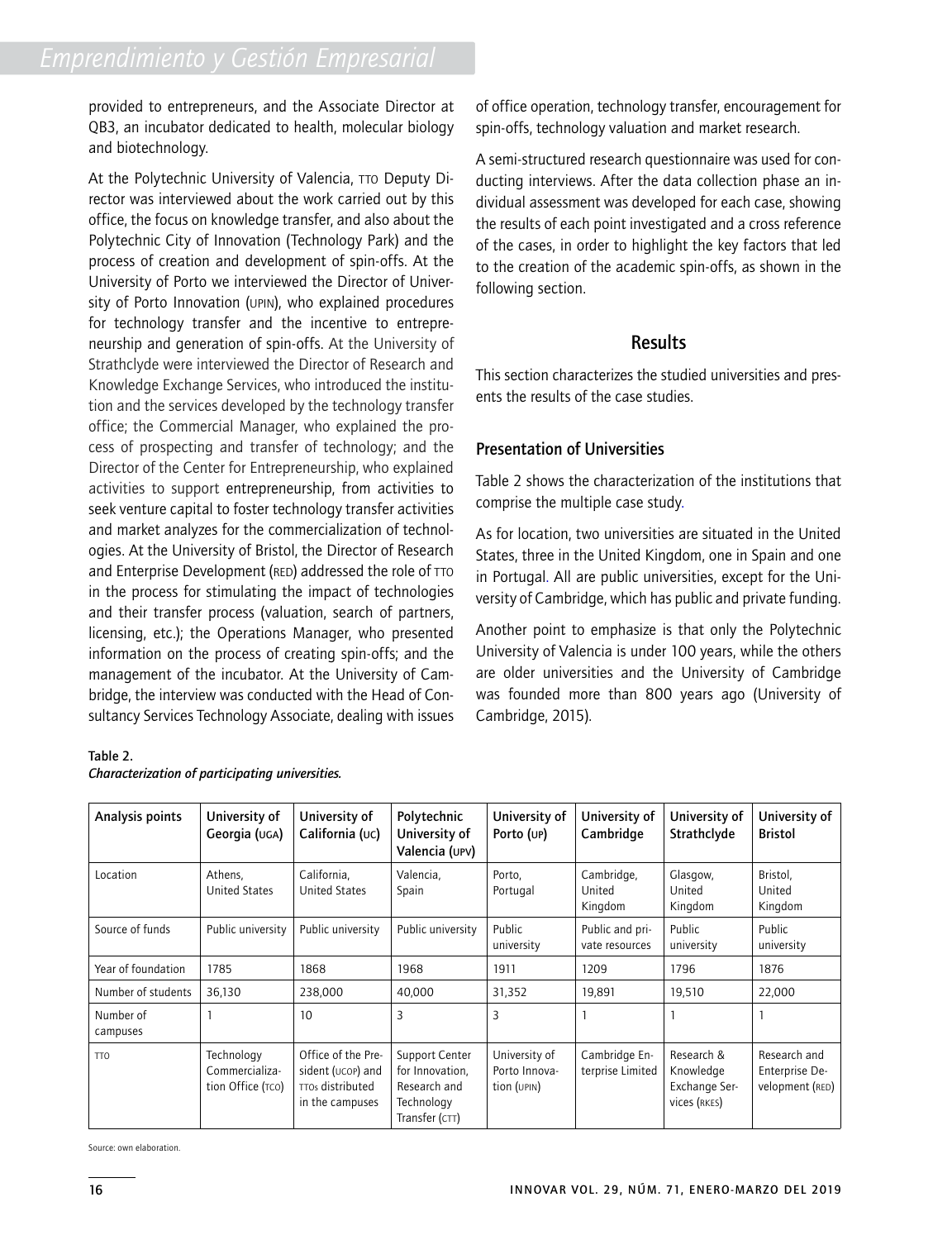In most of these universities the number of students varies between 19,000 and 40,000, except for the University of California, which has 238,000 students spread across 10 campuses.

There are technology transfer offices in all institutions. Although these structures are not the only ones responsible for the development of entrepreneurship in these universities, they represent an important support structure in the entrepreneurial ecosystem.

### Analysis of Case Studies

Table 3 shows the points studied in each institution and discussed in this section. Regarding the stimulus to create spin-offs in the selected universities, different support structures to provide guidelines in the various business phases and in the search for financial resources are observed. They all have business incubators and conduct business competitions. uc and upv have entrepreneurship centers that are usually responsible for practical and informal entrepreneurial education. A distancing of the tto in stimulating activities for the creation of business is only perceived at uga, while in the other universities it is a strong intermediary between entrepreneurs and the institution.

Most institutions do not conduct management of seed capital funding, except for the Universities of Cambridge and Bristol, which have the following funds: the Cambridge Enterprise Venture Partners and the Cambridge Innovation Capital, and the University of Bristol Enterprise Fund. Since funds were raised the number of spin-offs has increased, demonstrating its importance for the community.

Specific stimulus policies for entrepreneurship are found at upv (Regulations on Business Creation at the Polytechnic University of Valencia - University Research Activity), up (Regulation for the Creation of Spin-offs), and at the University of Strathclyde (University Policy on Company Creation, Commercialization and Investment). upv normative determines the role of **IDEAS** Institute to promote business creation, the seal of the institution and university shareholder participation. up has the description of the rights and obligations of these spin-offs. Besides, there is no specific policy on entrepreneurship at uga, uc has the University of California Technology Licensing Program, the University of Cambridge counts on the Finance and Property, and the University of Bristol has the Research and Enterprise Strategy, which are policies that address entrepreneurship as a specific policy; albeit not as a central issue.

Regarding the financial resources for spin-offs, uc and uga only invest in Proof of Concept, although the investment is not exactly for the spin-off company but to technology development. up, upv and the University of Strathclyde do not have their own spin-off investment means. The financial resources for these companies come from the resources of entrepreneurs, bank loans, financing, venture capital, and public and private funds. On the other hand, both the University of Cambridge and the University of Bristol have their own funds, such as the Cambridge Enterprise Venture Partners, the Cambridge Innovation Capital and the University of Bristol Enterprise Fund.

All the institutions have a business incubation process, which, in addition to physical space to the companies created, offer various support services to assist the company's opening process, idea validation, planning and other activities. However, most universities do not have incubation policies, except for the uc and its University of California Technology Licensing Program, which is not a specific incubation policy, although it addresses issues related to the incubation process of spin-offs.

Only upv and up carry out the management of technology parks, while rest of the universities only interact with regional parks.

As for the steps to create the spin-offs, it should be noted that all of them need technology licensing agreements or other agreements to formalizing the company.

In addition, university's shareholding participation in spinoffs occurs in all institutions, which results from technology negotiations or the participation in programs such as the Proof of Concepts Program<sup>2</sup>.

As for the services offered by universities, each one of them has its own incentive system. uga usually offers reduced costs during the technology negotiation process. uc offers laboratories, consulting, different terms and prices for the spin-offs and "quick licenses" for staff. upv offers assistance in business modeling, entrepreneurial training and search for funding sources. up has training programs and services for businesses in the incubator. The University of Cambridge has assessment services for inventions, negotiation and management of agreements and guidelines to formalize the company. The University of Strathclyde has assessment services for business planning and access to capital and investors. The University of Bristol offers guidelines for the development of ideas with market potential

The Proof of Concept Program consists of an effort to fill the gap between research and commercialization when there is no financing or sponsorship for the construction of the prototype or product, facilitating the entry of the product into the market. After these efforts, the licensing of this technology is sought both for companies already active in the market, as well as new businesses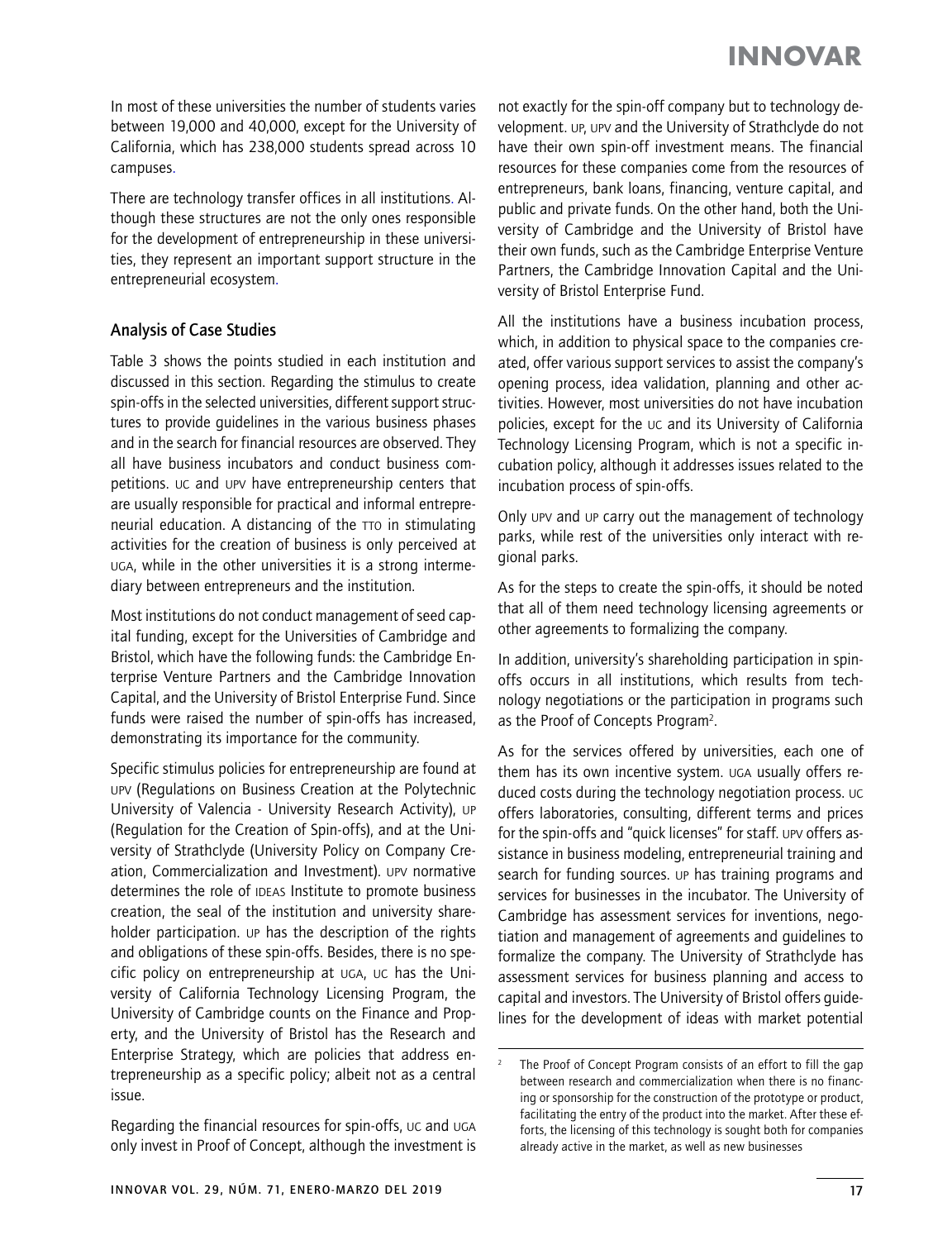| Summary of analysis points for universities.<br>Table 3. |                                                                                                                                                                                                                                                                                               |                                                                                                                                                                                                                                                                                     |                                                                                                                       |                                                                                                                                                                                                                                                                   |                                                                                                                                                        |                                                                                                              |                                                                                                                                                                                         |
|----------------------------------------------------------|-----------------------------------------------------------------------------------------------------------------------------------------------------------------------------------------------------------------------------------------------------------------------------------------------|-------------------------------------------------------------------------------------------------------------------------------------------------------------------------------------------------------------------------------------------------------------------------------------|-----------------------------------------------------------------------------------------------------------------------|-------------------------------------------------------------------------------------------------------------------------------------------------------------------------------------------------------------------------------------------------------------------|--------------------------------------------------------------------------------------------------------------------------------------------------------|--------------------------------------------------------------------------------------------------------------|-----------------------------------------------------------------------------------------------------------------------------------------------------------------------------------------|
| Analysis points                                          | Georgia (UGA)<br>University of                                                                                                                                                                                                                                                                | California (UC)<br>University of                                                                                                                                                                                                                                                    | Valencia (UPV)<br>University of<br>Polytechnic                                                                        | University of Porto<br>Ξ                                                                                                                                                                                                                                          | University of<br>Cambridge                                                                                                                             | University of<br>Strathclyde                                                                                 | University of Bristol                                                                                                                                                                   |
| Stimulus activities<br>for the creation of<br>spin-offs  | participation because of<br>- Business competition<br>fears about conflict of<br>- Has an entrepreneur-<br>entrepreneurial activi-<br>ties, with no effective<br>- TTO only stimulates<br>- Innovation funds<br>- Entrepreneurship<br>- It has incubators<br>ship club<br>interests<br>awards | - It has support agencies<br>- Conflict of interests in<br>rees<br><b>b</b><br>- Stimulus policies f<br>university-business<br>- Proof of Concept<br>- More affordable<br>- Culture change<br>- Community<br>involvement<br>for spin-offs<br>the policies<br>interaction<br>Program | - IDEAS Institute stimu-<br>lates entrepreneurial<br>- IDEAS competitions<br>- Entrepreneurship<br>courses<br>actions | - TTO with a specific area<br>- Incentive programs for<br>and ideas competitions<br>- Has junior companies<br>- Has a business school<br>- Has an entrepreneur-<br>to develop entrepre-<br>entrepreneurship<br>neurship actions<br>- University Seal<br>ship club | cial effect of technology<br>- Cambridge Enterprise<br>ping consulting strate-<br>to assess the commer-<br>-Planning and develo-<br>gies for start-ups | - New business support<br>Knowledge Exchange<br>activities developed<br>by the Research &<br>Services (RKES) | ment (RED), for guidance<br>and Enterprise Develop-<br>graduate entrepreneur-<br>Support for Research<br>on starting a business<br>- Undergraduate and<br>ship courses taught<br>by RED |
| Seed Capital Fund<br>Management                          | - Guidelines for seeking<br>external resources                                                                                                                                                                                                                                                | king<br>- Guidelines for see<br>external resources                                                                                                                                                                                                                                  | - Guidelines for seeking<br>external resources                                                                        | - Guidelines for seeking<br>external resources                                                                                                                                                                                                                    | - Cambridge Innovation<br>- Cambridge Enterprise<br>Venture Partners<br>Capital                                                                        | - Guidelines for seeking<br>external resources                                                               | - Guidelines for seeking<br>external resources                                                                                                                                          |
| rage the Creation of<br>Policies to Encou-<br>Companies  | policy for encouraging<br>- There is no specific<br>entrepreneurship                                                                                                                                                                                                                          | entrepreneurship policy,<br>dressed in other policies<br>- There is no specific<br>but this issue is ad-                                                                                                                                                                            | from university research<br>creation of companies<br>- Guidelines for the<br>activities                               | - Regulation for the<br>creation of spin-offs                                                                                                                                                                                                                     | perty to regulate entre-<br>preneurial activities<br>- The Finance and Pro-                                                                            | Commercialization and<br>- University Policy on<br>Company Creation,<br>Investment                           | - Research and Enter-<br>prise Strategy                                                                                                                                                 |
| Financial resources for<br>spin-offs                     | - Investment only in the<br>Proof of Concept<br>- Use of external<br>esources                                                                                                                                                                                                                 | - Investment only in the<br>Proof of Concept<br>- Use of external<br>resources                                                                                                                                                                                                      | resources to invest in<br>- TTO does not have<br>- Use of external<br>resources<br>spin-offs                          | resources to invest in<br>- $\pi$ o does not have<br>- Use of external<br>resources<br>spin-offs                                                                                                                                                                  | - Has institutional funds<br>(Cambridge Innovation<br>- Use of external<br>resources<br>Capital)                                                       | - Use of external<br>resources                                                                               | - Has institutional funds<br>- Use of external<br>resources                                                                                                                             |
| Steps for the creation<br>of spin-offs                   | subject to formalization<br>- Licensing agreement<br>of the company                                                                                                                                                                                                                           | subject to formalization<br>- Licensing agreement<br>of the company                                                                                                                                                                                                                 | subject to formalization<br>- Licensing agreement<br>of the company                                                   | subject to formalization<br>- Licensing agreement<br>of the company                                                                                                                                                                                               | subject to formalization<br>- Licensing agreement<br>of the company                                                                                    | subject to formalization<br>- Licensing agreement<br>of the company                                          | subject to formalization<br>- Licensing agreement<br>of the company                                                                                                                     |
| Incubators and incuba-<br>tion policies                  | - There are no incuba-<br>tors and incubation<br>- There are incuba-<br>tion policies<br>programs                                                                                                                                                                                             | Licen-<br>issues related to incuba-<br>sing Program discusses<br>$Cali-$<br>- There are incuba-<br>tors and incubation<br>fornia Technology<br>- The University of<br>tion processes<br>programs                                                                                    | - There are no incuba-<br>tors and incubation<br>- There are incuba-<br>tion policies<br>programs                     | - There are no incuba-<br>tors and incubation<br>- There are incuba-<br>tion policies.<br>programs                                                                                                                                                                | - There are no incuba-<br>tors and incubation<br>- There are incuba-<br>tion policies<br>programs                                                      | - There are no incuba-<br>tors and incubation<br>- There are incuba-<br>tion policies<br>programs            | - There are no incuba-<br>tors and incubation<br>- There are incuba-<br>tion policies<br>programs                                                                                       |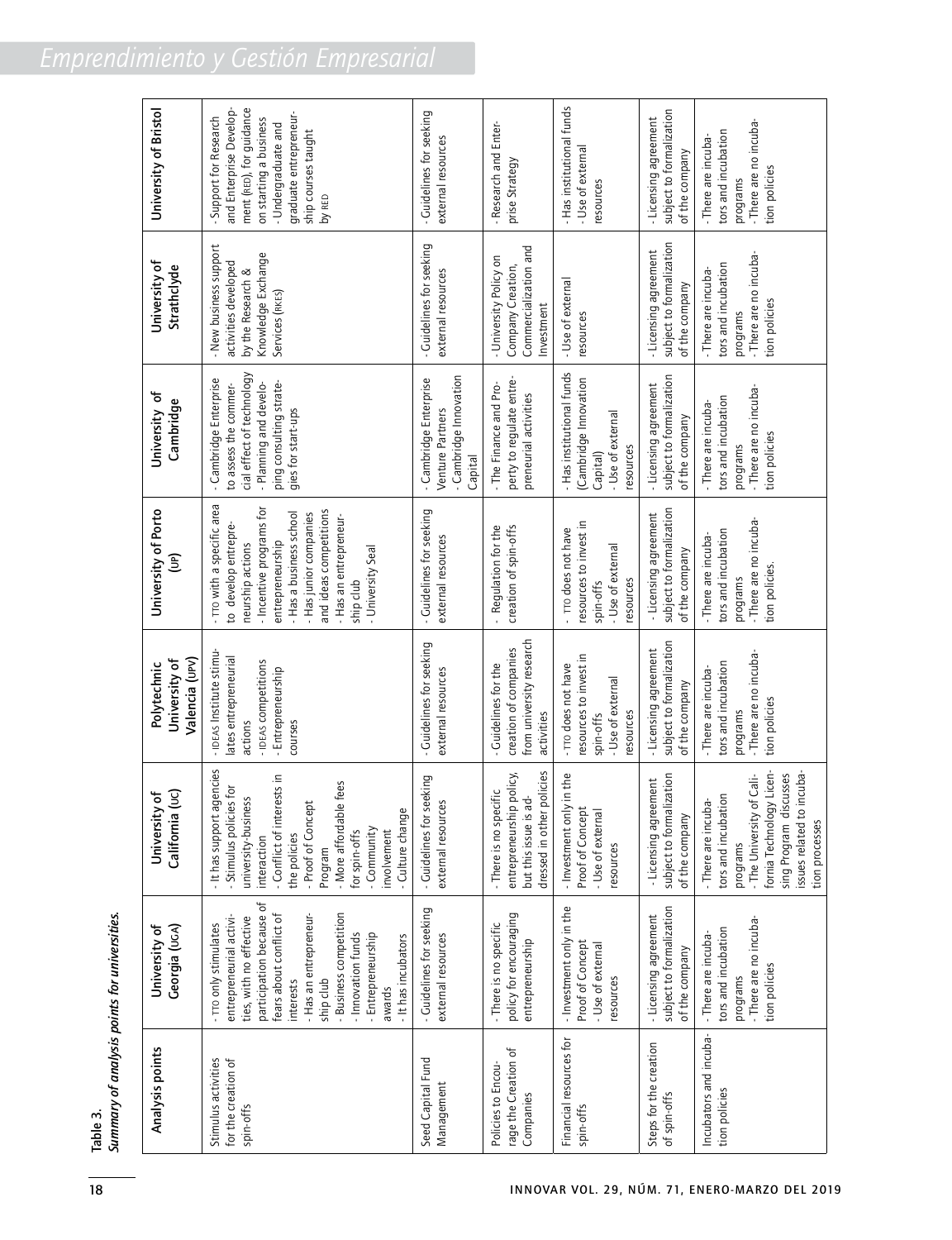| Analysis points                                        | Georgia (UGA)<br>University of                                                 | California (UC)<br>University of                                                                      | Valencia (UPV)<br>University of<br>Polytechnic                                                                                                                                                | University of Porto<br>(JP)                                                           | University of<br>Cambridge                                                                                                                                                                                                                                             | University of<br>Strathclyde                                                           | University of Bristol                                                                                                                     |
|--------------------------------------------------------|--------------------------------------------------------------------------------|-------------------------------------------------------------------------------------------------------|-----------------------------------------------------------------------------------------------------------------------------------------------------------------------------------------------|---------------------------------------------------------------------------------------|------------------------------------------------------------------------------------------------------------------------------------------------------------------------------------------------------------------------------------------------------------------------|----------------------------------------------------------------------------------------|-------------------------------------------------------------------------------------------------------------------------------------------|
| Technology parks                                       | with those in the region<br>- UGA has no technology<br>park and only interacts | with those in the region<br>park and only interacts<br>- uc has no technology                         | City of Innovation (cPI)<br>- UPV has a technology<br>park, the Polytechnic                                                                                                                   | - UP has a technology<br>park, the uPTEC                                              | park management and<br>only interacts with the<br>- It has no technology<br>existing ones                                                                                                                                                                              | with those in the region<br>park and only interacts<br>- It has no technology          | with those in the region<br>Park and only interacts<br>- It has no technology                                                             |
| participation in the<br>There is University<br>Company | tion in the companies<br>-University participa-<br>established                 | tion in the companies<br>- University participa-<br>established                                       | - University participa-<br>tion in the companies<br>established                                                                                                                               | tion in the companies<br>- University participa-<br>established                       | pected resources for the<br>- Participation with ex-<br>Cambridge Enterprise                                                                                                                                                                                           | - There is equity partici-<br>pation of 20%                                            | - Participation in compa-<br>nies through ownership<br>(up to 25%), as well as<br>for managing the com-<br>panies established             |
| Services offered by the<br>university                  | - Guidelines, consulting,<br>use of laboratories                               | services and more time<br>- Guidelines, use of la-<br>boratories, consulting<br>to cover patent costs | - IDEAS Institute provides<br>business plans, business<br>structuring process of<br>management training<br>guidelines to prepare<br>and assistance in the<br>the spin-off and its<br>products | training and education<br>entrepreneurship and<br>- Incentives for social<br>programs | - Financial management<br>- Negotiation and mana-<br>and contracts related to<br>gement of agreements<br>formal process of star-<br>intellectual property<br>- Guidelines for the<br>ting a business and<br>- Assessment of<br>of projects<br>inventions<br>consulting | mentoring, marketing<br>and access to capital<br>- Business planning,<br>and investors | process of creating com-<br>panies, sources of finan-<br>cing and development<br>of ideas with market<br>- Guidelines on the<br>potential |
| Physical proximity                                     | advantageous<br>- Logistically                                                 | - Facilitates interaction                                                                             | technologies, the incu-<br>bation process and to<br>- Facilitates access to<br>assistance                                                                                                     | - Facilitates support and<br>communication                                            | - Facilitates interaction                                                                                                                                                                                                                                              | - Facilitates interaction                                                              | -Facilitates interaction                                                                                                                  |
| <b>Barriers</b>                                        | No barriers identified                                                         | - Entrepreneurial culture<br>and lack of space for<br>start-up companies                              | - Entrepreneurial culture<br>and financial resources                                                                                                                                          | - Financial resources,<br>culture, bureaucracy<br>and small market                    | - Financial resources for<br>the start-up process of<br>companies                                                                                                                                                                                                      | - Financial resources for<br>the start-up process of<br>companies                      | development of these<br>- Financial resources<br>for the creation and<br>companies                                                        |
| Source: own elaboration                                |                                                                                |                                                                                                       |                                                                                                                                                                                               |                                                                                       |                                                                                                                                                                                                                                                                        |                                                                                        |                                                                                                                                           |
|                                                        |                                                                                |                                                                                                       |                                                                                                                                                                                               |                                                                                       |                                                                                                                                                                                                                                                                        |                                                                                        |                                                                                                                                           |



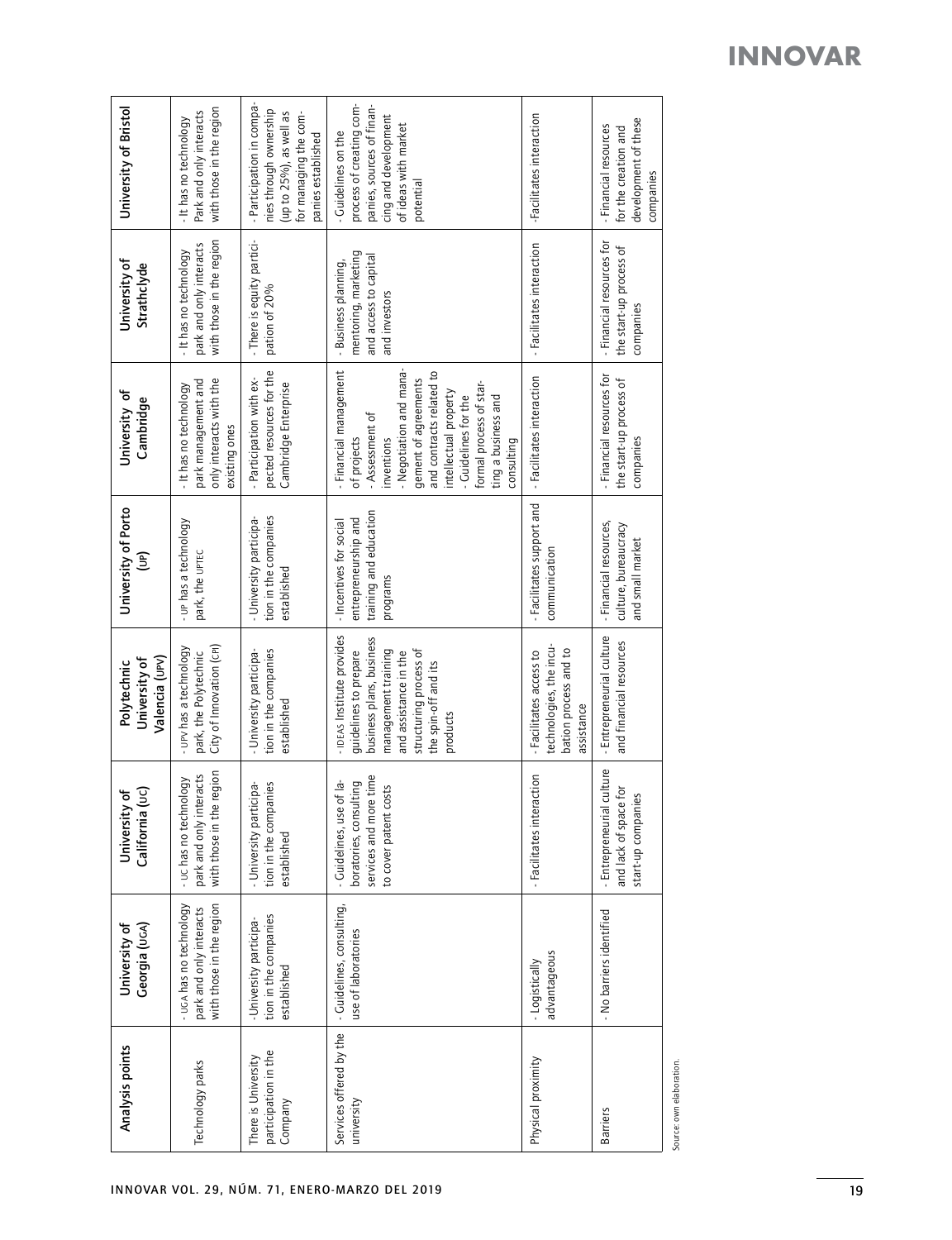and funding sources. Companies emerging from these institutions are supported by the technology transfer office, incubators, entrepreneurship centers, and other structures (University of Bristol, 2015).

All institutions regard the physical proximity to the university as an advantage because of the logistics, access to information and direct interaction.

In terms of barriers, none were observed at uga regarding business creation process, since TTO's role is to stimulate; therefore, this aspect is under the responsibility of other departments in the institution. uc reported an entrepreneurial culture and lack of physical space for creating enterprises in the region. The barrier seen at upv is the lack of entrepreneurial culture and financial resources, while up reported financial resources, bureaucracy and a restricted market as barriers. The universities of Cambridge, Strathclyde and Bristol presented financial resources as barriers in the process for the creation of new businesses.

Technology Transfer Office at uga has limited initiatives to create spin-off activities, justified by the fear of potential conflict of interests. Entrepreneurship stimulation actions are promoted by the institution itself and its incubator by means of encouraging entrepreneurship programs. The biggest concern has to do with developing technology so that it becomes attractive to the market.

At ucg, uc and upv conflict of interests were solved by the creation of regulations that determine that activities with potential conflict of interests must always be investigated. Therefore, there is a Committee that evaluates each case and formulates guidelines.

uc has a structure that differs from the others: it has a central office, an Office of the President (ucop) and technology transfer offices in the different campuses (University of California, 2014). Each office has decision-making autonomy for hiring professionals, allocation of financial resources and decision-making in issues related with agreements. They have guidelines for licensing, rights and obligations associated with the research results, programs and support entrepreneurship policies, generally created together with ucop. The Proof of Concept Programme, the "quick licenses" for employees and incentives for the licensing of spin-offs are key support elements and stimulus to the entrepreneurial culture. In addition, what strengthens the large number of companies created is the entrepreneurial ecosystem, formed by various structures that enable the creation and development of companies. This ecosystem consists of incubators, entrepreneurship centers, business school, teachers involved with the theme, entrepreneurs club, mentoring program, and other aspects

that set it apart from ecosystems consisting of universities, government agencies, companies, entrepreneurs, venture capital investors, research institutes, incubators and business accelerators, the media, and members of the local community. Other remarkable points of ucop and the technology transfer offices in its campuses are the speed to conclude contracts (speed in the process) and the constant strengthening of the brand through coordinated marketing endeavors in the academic community for society and, especially, for the companies.

Something outstanding at upv are well-defined regulations and policies, such as the "Business Creation Regulations at the Polytechnic University of Valencia based on the University Research Activity", which ensure these activities are firmly based on previously defined procedures and directed by the institution, securing that potential entrepreneurs know their rights and duties with the university. Moreover, these regulations set the limits of other issues that contribute to the performance of the institution, addressing the issue of staff participation in research projects, management of contracts and grants, protection and transfer of intellectual and industrial property rights, scientific integrity, research best practices, and codes for managing conflict of interests in research. This institution also has a Dean's Office exclusively dedicated to entrepreneurship implementation, as well as active innovation managers in major laboratories/institutes who are responsible for attracting new projects, detecting results subject to protection, assessment and guidance on financing routes, and setting out criteria for commercializing research results. Other important offices at upv are the two bodies dedicated to stimulating entrepreneurship: IDEAS Institute and the Polytechnic City of Innovation (cpi), which foster project development initiatives for the creation of new businesses and the mobilization of financial resources (Instituto IDEAS UPV, 2014).

The major strengths observed at up were: the existence of a well-articulated entrepreneurial ecosystem, which includes upin, the Science and Technology Park of the University of Porto (UPTEC), the Porto Business School, the Entrepreneurship Club, and research funding from the European Community (Parque de Ciência e Tecnologia da Universidade do Porto uptec, 2014; Universidade do Porto, 2014). However, the structuring of this ecosystem is still quite new and subject to the articulation process. Another important factor is the Regulation of Spin-off Companies of the University of Porto, which is intended to stimulate and support innovative businesses, giving them the approval seal to be associated with up. Another intervention consists of the methodology defined to support entrepreneurs, intended to systematize the creation process and provide a range of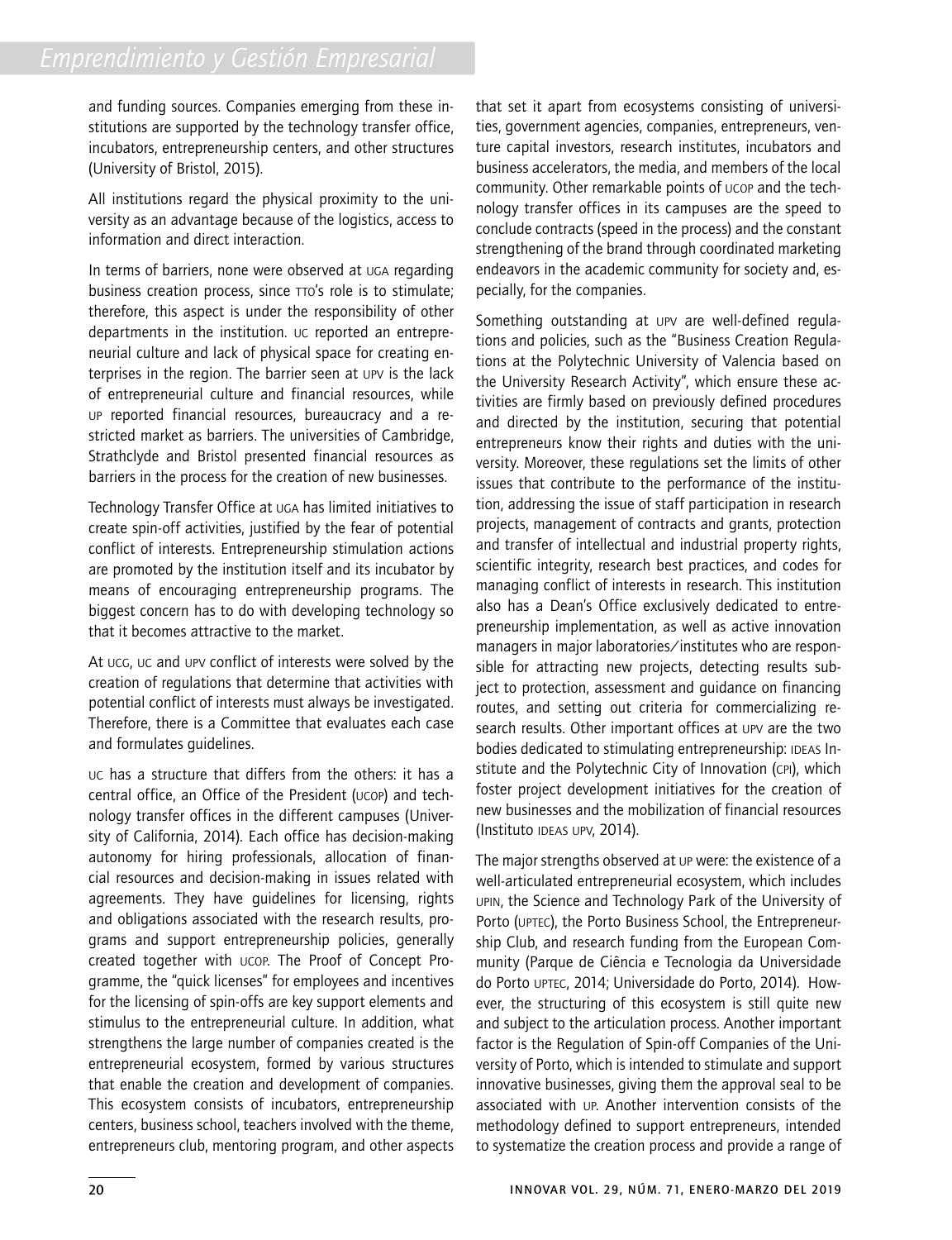services to promote the development of technology-based business projects; the Business Ignition Programme, aimed at empowering entrepreneurs in innovation management and business entrepreneurship; and iUP25k —Business Ideas Competition of the University of Porto—, a tool to raise awareness about entrepreneurship and the creation of new companies based on the exploration of knowledge and innovation processes. This program gives awards for financial resources, international trips and participation in business events, ensuring student participation interest and using the awards for the companies.

The University of Cambridge has a distinctive feature in the performance of its tto, which invests in seed capital. There are currently two funds: the Cambridge Enterprise Venture Partners and the Cambridge Innovation Capital. The university has invested in seed capital since 1995, obtaining good results from this. The institution also has a network, the Enterprise and Innovation Network, which provides information to those intending to participate and to the participants of the incubators, TTO and other agencies. The network shares information about events, news and research in the area and interesting subjects, keeping close ties with potential entrepreneurs. The goal is to bring people with common interests together. Another interesting point in Cambridge is the continuous training for the tto team, due to the proximity to the PraxisUnico, an association that supports innovation, helps develop important skills for technology transfer through training, and promotes interactive networking among the actors of this sector (PraxisUnico, 2016). An aspect that differentiates University of Cambridge TTO from others are the services rendered to the community and other TTOs. There is an emphasis on training and consulting to external bodies. However, this behavior is opposite from what takes place at uc, where any activity that is not technology transfer is believed not to contribute to achieve institutional goals, denying consulting or training services to other institutions.

The University of Strathclyde plays an important role in stimulating entrepreneurship, which includes receiving awards in this regard: University of the Year 2012, 2013, 2014 and Entrepreneurial University of 2013 by the Times Higher Education, demonstrating its integration in the entrepreneurial culture throughout the organization (University of Strathclyde, 2015). The stimulus to the development of spin-offs is a key assignment of the technology transfer office. University's tto has a specific team to deal with the creation of new companies based on the technology of the institutions.

TTO at the University of Bristol has an active entrepreneurial identity, disseminating several actions among students as potential entrepreneurs. One of the programs for beginners is the Basecamp Master-classes, a set of workshops to stimulate and promote the generation of ideas and the inclusion of an entrepreneurial culture. There is a society directed at uniting young entrepreneurs in social events, discussions and dissemination of good practices, the Join Inc. There is also an internship program in the companies of the institution, the UoB, which enables practical work in real situations. These actions are relevant for preparing entrepreneurs, theme diffusion and for strengthening an entrepreneurial culture.

It is observed that the development of entrepreneurship in the institutions depends on a set of connected actors and shared actions in order to create the conditions for the emergence of new enterprises. In addition, stimulating entrepreneurship is strongly related to the development of an entrepreneurial ecosystem, in which innovation environments have a key role, but which depend on the creation of support policies, an attractive and receptive consumer market, and other aspects. Joint actions develop entrepreneurship in research institutions, but they rely on coordinated actions by the government, universities and companies.

### Conclusions

This research identified stimulus actions for the creation of spin-offs in seven universities. At the University of Georgia, the tro has lower performance in creating spin-offs for fear of conflict of interests. The institution has stimulus actions for entrepreneurship in partnership with the company-based incubator. The focus of the technology transfer office is to find ways to develop technologies that are attractive to the market, making use of the Proof of Concept Program.

The University of California has a technology transfer office at each campus, with decision-making autonomy and a central office that sets goals, guidelines and budgets for each individual office. Their work is focused on technology transfer activities, without diverging to activities such as consultancy or rendering services, since they believe that the role of this office is to transfer the results to society. The central office, ucop, determines the guidelines for licensing technology, which are embodied in the policies and programs. They also have a strong ecosystem made up of incubators, entrepreneurship centers, business schools, teachers involved with the theme, entrepreneur clubs and other structures that influence entrepreneurship. What is clearly seen is that the joint action of all elements in the ecosystem reinforces the creation of new companies. The need to develop an entrepreneurial ecosystem produced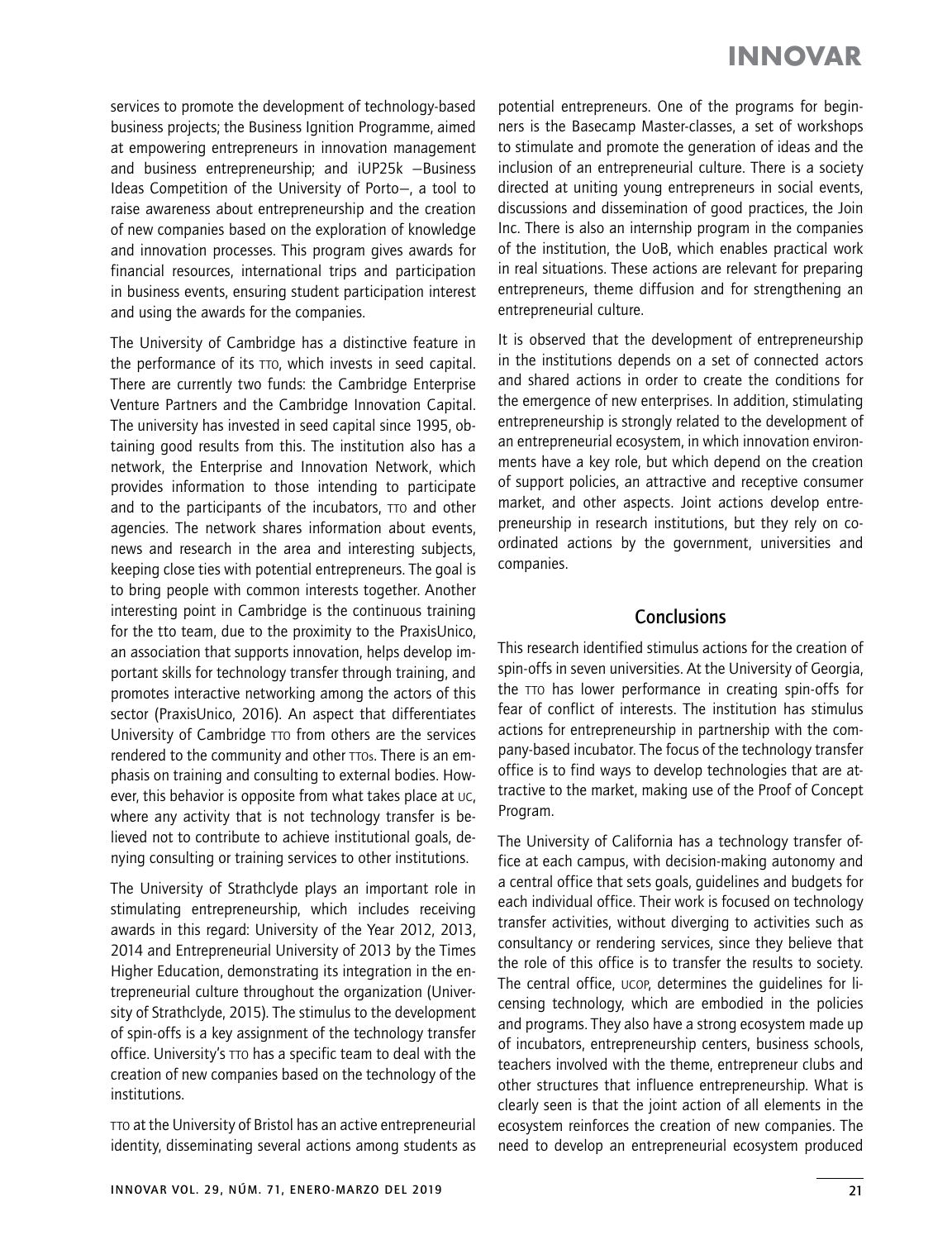by a set of well-articulated elements was strongly emphasized by Isenberg (2011).

The Polytechnic University of Valencia has well-defined entrepreneurship regulations and policies, as well as two bodies devoted to stimulating the creation of spin-offs, IDEAS Institute and the Polytechnic City of Innovation, which ensure institutional resources and the development of projects. This appears to follow the recommendation that policies that address entrepreneurship in its early stages should consider critical factors such as motivation, ability and opportunity, and also strive to ensure these and other important aspects are present in their academic community (Lundström & Stevenson, 2005).

The University of Porto has a well-articulated entrepreneurial ecosystem that includes UPIN, the UPTEC, the Porto Business School, the Entrepreneurship Club and research funding from the European Community. In addition, this institution created regulations on entrepreneurial activities, determining standards for companies that wish to receive a seal of approval and be considered as spin-offs of the up. In addition, there are various competitions of business ideas and entrepreneurial training programs developed by the area and dedicated to new TTO businesses. Another interesting feature is that the companies created by the institution are born with the idea of reaching the global market, due to the fact that Portugal is a small country and, therefore, has a limited market.

The Universities of Strathclyde and Bristol have a similar approach, identifying and driving opportunities, notwithstanding any form of protection or no protection. That is, they identify general opportunities, even if they are not protected by the institution. Furthermore, the University of Strathclyde has received entrepreneurial university awards, demonstrating the commitment of the entire organization to implement an entrepreneurial culture. These actions are aligned with the argument made by Saffu (2003), who shows the importance of the inclusion of an entrepreneurial culture as an element that generates a significant impact on the development of entrepreneurship.

University of Cambridge TTO differs for having a structure similar to a private company, focusing on providing services to the community and influence new businesses. The TTO provides services to the entire community.

Our case studies enabled to understand how each university operates in stimulating entrepreneurship. Actions, programs and policies they have developed can be used as incentives to other institutions that intend to strengthen their entrepreneurship stimulus.

Another point that could be perceived through the analysis of cases is that technological entrepreneurship does not arise spontaneously or automatically. Universities and research institutions that became a reference in the process of creating new businesses were aware it was necessary in order to change the approach followed by the body of the institution, doing so by training teachers, researchers and employees to act as transmitters of entrepreneurship. This also required a change of curriculum and student behavior, with a greater emphasis on practical activities.

Having policies to regulate permits and prohibitions regarding the transfer of technology and entrepreneurship within an academic environment brings a sense of security among participants. Creating an environment with business schools, entrepreneurship centers, incubators, TTOs and other structures can stimulate entrepreneurship. However, the most important factor is the presence of different actors belonging to academia, the business community and government representatives, interacting and articulating so that knowledge in fact materializes in new businesses.

### **Disclosures**

The authors declare no conflict of interest.

### References

- Acs, Z. J., Audrestsch, D. B., Braunerhjelm, P., & Carlsson, B. (2005). Growth and Entrepreneurship: An Empirical Assessment. *cepr Discussion Paper 5409*. cepr, London.
- Bathelt, H., Malmberg, A., & Maskell, P. (2004). Clusters and knowledge: local buzz. Global pipelines and the process of knowledge creation. *Progress in Human Geography*, *28*, 31-56. doi: 10.1191/0309132504ph469oa
- Bessant, J., & Tidd, J. (2009). *Inovação e Empreendedorismo*. Porto Alegre: Bookman.
- Bigliardi, B., Galati, F., & Verbano, C. (2013). Evaluating Performance of University Spin-Off Companies: Lessons from Italy. *Journal of Technology Management & Innovation*, *8*(2), 178-188. doi: 10.4067/S0718-27242013000200015
- Breschi, S., & Lissoni F. (2001). Knowledge Spillovers and Local Innovation Systems: A Critical Survey. *Industrial & Corporate Change*, *10*(4), 975-1005. doi: 10.1093/icc/10.4.975
- Carlsson, B., Jacobsson, S., Holmén, M., & Rickne, A. (2002). Innovation systems: analytical and methodological issues. *Research Policy*, *31*(2), 233-245. doi: 10.1016/S0048-7333(01)00138-X
- Cassiolato, J. E., & Lastres, H. M. M. (2005). Sistemas de inovação e desenvolvimento: as implicações de política. *São Paulo Perspectiva*, *19*(1), 34-45. doi: 10.1590/S0102-88392005000100003
- Cohen, W. M., & Levinthal, D. A. (1990). Absorptive Capacity: A New Perspective on Learning and Innovation. *Administrative Science Quarterly*, *35*(1), 128-152. doi: 10.2307/2393553